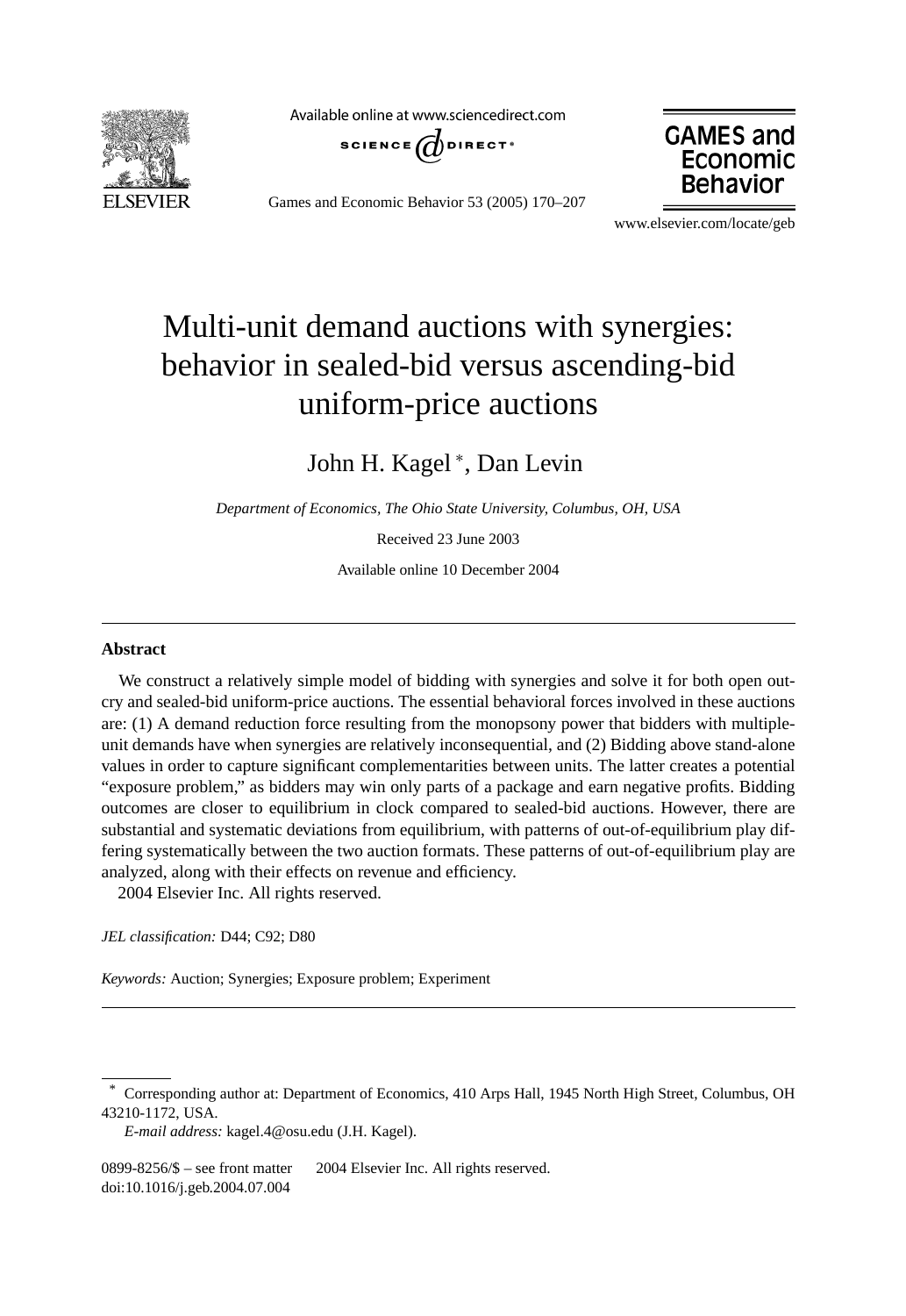The FCC spectrum auctions have reinvigorated theoretical and empirical research on auctions in efforts to better understand the effects of different auction institutions when individual bidders demand multiple units of a given commodity. One line of research has focused on the performance of auctions with uniform-price rules, where all winning bids pay the same highest rejected bid.<sup>1</sup> It is well known by now that in such auctions, when valuations are non-increasing, bidders have an incentive to reduce demand on some of their units in order to exploit the monopsony power they have when demanding multiple units. This strategy may result in winning fewer units, but when it does, it also reduces the price on units earned. (See, for example, Ausubel and Cramton, 1996 and Engelbrecht-Wiggans and Kahn, 1998.) Demand reduction reduces economic efficiency and revenue relative to full demand revelation. Experimental, and quasi-experimental research confirms that the demand reduction incentives are reasonably transparent and practiced even by relatively naive bidders (Kagel and Levin, 2001; List and Lucking-Reiley, 2000). Further, experiments comparing sealed-bid auctions with ascending-price clock auctions reveal that although both auctions have the same normal form game representation, bidding is significantly closer to equilibrium in the clock auction, suggesting there are behavioral elements not fully captured in the theory (Kagel and Levin, 2001).

Uniform-price auctions which involve synergies, or complementarities, provide additional incentives and generate radically different bidding strategies than the same auctions without synergies. Synergies create an opposite incentive to the demand reduction force: aggressive bidding in order to acquire desired packages with their super additive value. Further, in sealed-bid uniform-price auctions, that do not permit package bids, the existence of synergies commonly dictates submitting bids above the stand-alone values for individual units in order to increase the probability of winning a package with its super additive value. However, this strategy is risky since if a bidder fails to acquire the whole package and wins only parts instead, she is likely to earn negative profits. Thus, in addition to the competing equilibrium incentives, an important "behavioral" force may affect bidding as well: Depending on the size of the potential loss, and risk preferences, bidders may refrain from such aggressive bidding in order to avoid exposure to such losses, despite the benefits of doing so (Bykowsky et al., 1995; Ausubel et al., 1997; Rothkopf et al., 1998). This avoidance has been referred to as the "exposure problem," a serious concern in some quarters at least, in designing auctions in the absence of package bids. $2$ 

The present paper reports the results of an experiment in a highly simplified auction environment designed to maintain the essential richness of the economic and behavioral forces present in multi-unit demand auctions with synergies. We first construct a tractable

<sup>&</sup>lt;sup>1</sup> Particular attention has been given to the effects of uniform-price auction rules because they are relatively easy to characterize and to implement, and are reasonably close in format to the one employed in the spectrum auctions (see Cramton, 1995).

<sup>2</sup> Bykowsky et al. (1995) discuss two types of exposure problems that may exist in complex environments with synergies. In our simple environment only the first of these potential problems exists, namely exposure to bidding above the stand-alone value and not obtaining the desired package, or obtaining it but at higher prices than anticipated. Bidder responsiveness to the exposure problem in this case is akin to *loss aversion* (Kahneman and Tverskey, 1979). Package bidding has its own problems. These include the free rider/threshold problem and the computational complexity problem (Charles River Associates, Inc., and Market Design, Inc., 1998).